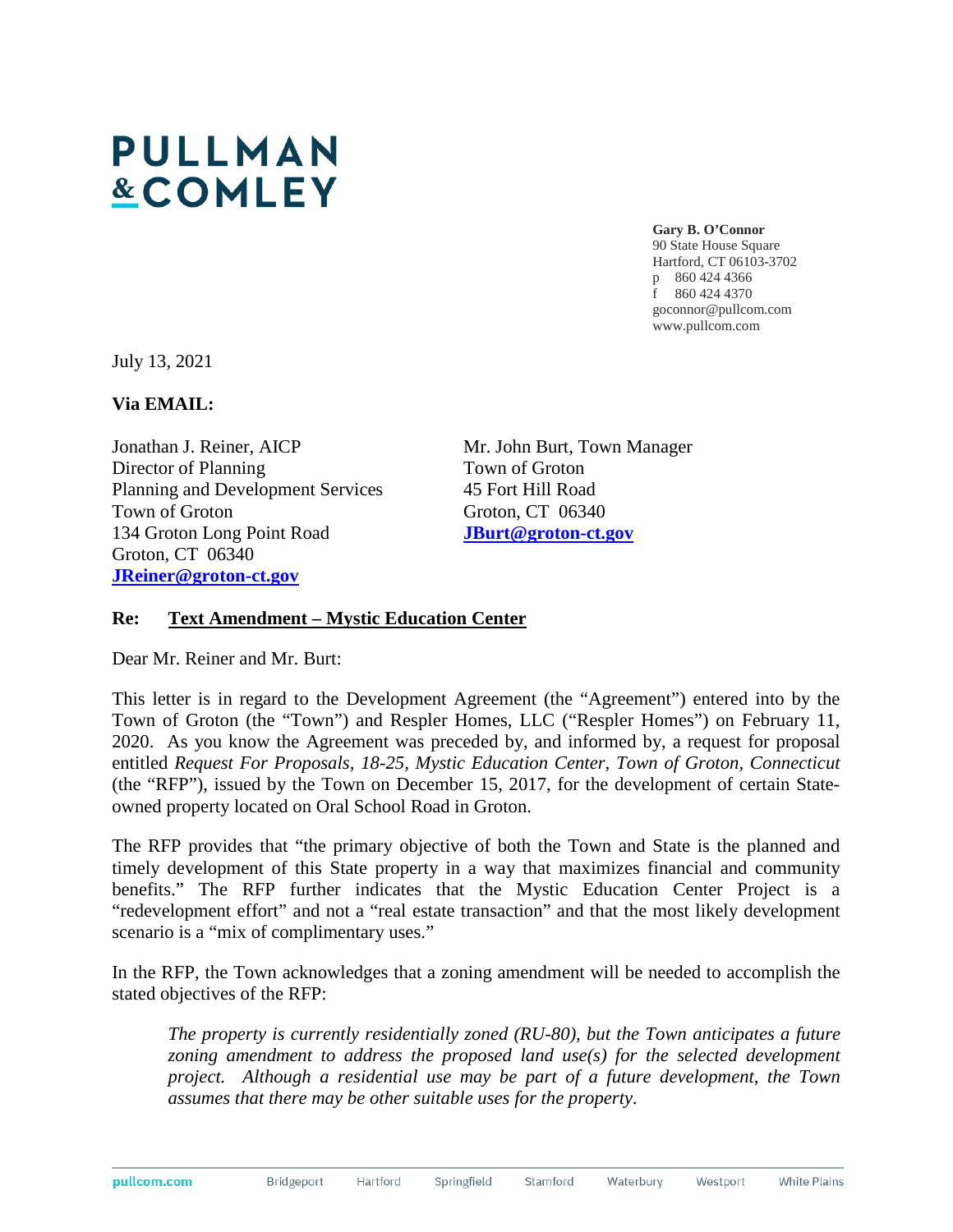## **PULLMAN &COMLEY**

Page 2

Respler Homes' successful response to the RFP, dated February 15, 2018, proposed approximately 725 to 850 residential rental units as part of a multi feature mixed use development (the "Project"), which use requires the anticipated zoning amendment.

The Agreement, consistent with these foundational documents, contains at Section 5.02 a provision noting that the Town "shall be responsible for amending its Zoning Regulations to provide for and permit, subject to reasonable conditions and approvals, the development contemplated in this Agreement." The Agreement describes a project that includes the construction of 700 to 850 multifamily living units, a multi-use commercial building and other amenities and infrastructure.

The Town prepared a proposed amendment to the text of the Town's Zoning Regulations (the "Proposed Amendment") after input from numerous stakeholders, including Respler Homes. Unfortunately, the Proposed Amendment has not been approved by the Planning and Zoning Commission. Indeed, an application for approval of the Proposed Amendment has not even been filed, despite widespread discussions at Planning and Zoning Commission meetings and workshops about the Project. Respler Homes has invested substantial resources on project designs, plans, environmental studies, surveys, and the acquisition of additional properties to address concerns of the Town. It remains vested and excited about developing the Project. It is eager to make more investments to ensure the successful completion of the Project. But at this point, absent an approved zoning amendment, Respler Homes finds itself at a standstill. It cannot finalize its development plan or file applications for additional land use approvals and permits without a zoning amendment substantially similar to the Proposed Amendment.

This delay is also problematic, because it has negatively impacted Respler Home's ability to satisfy its obligations under the Purchase and Sale Agreement between Respler Homes and the State of Connecticut, and it has stifled Respler Home's plans to move the Project forward in a productive and orderly manner, consistent with the RFP, its response to the RFP as selected by the Town, and the Agreement.

We appreciate the fact that there has been a great deal of misinformation circulating regarding the Project, some of which has been discussed at Planning and Zoning Commission meetings. We believe that in order for the Planning and Zoning Commission to gain a complete and accurate understanding of the Project, the Proposed Amendment application must be filed.

We respectfully request that the Town file the Proposed Amendment application as soon as reasonably possible.